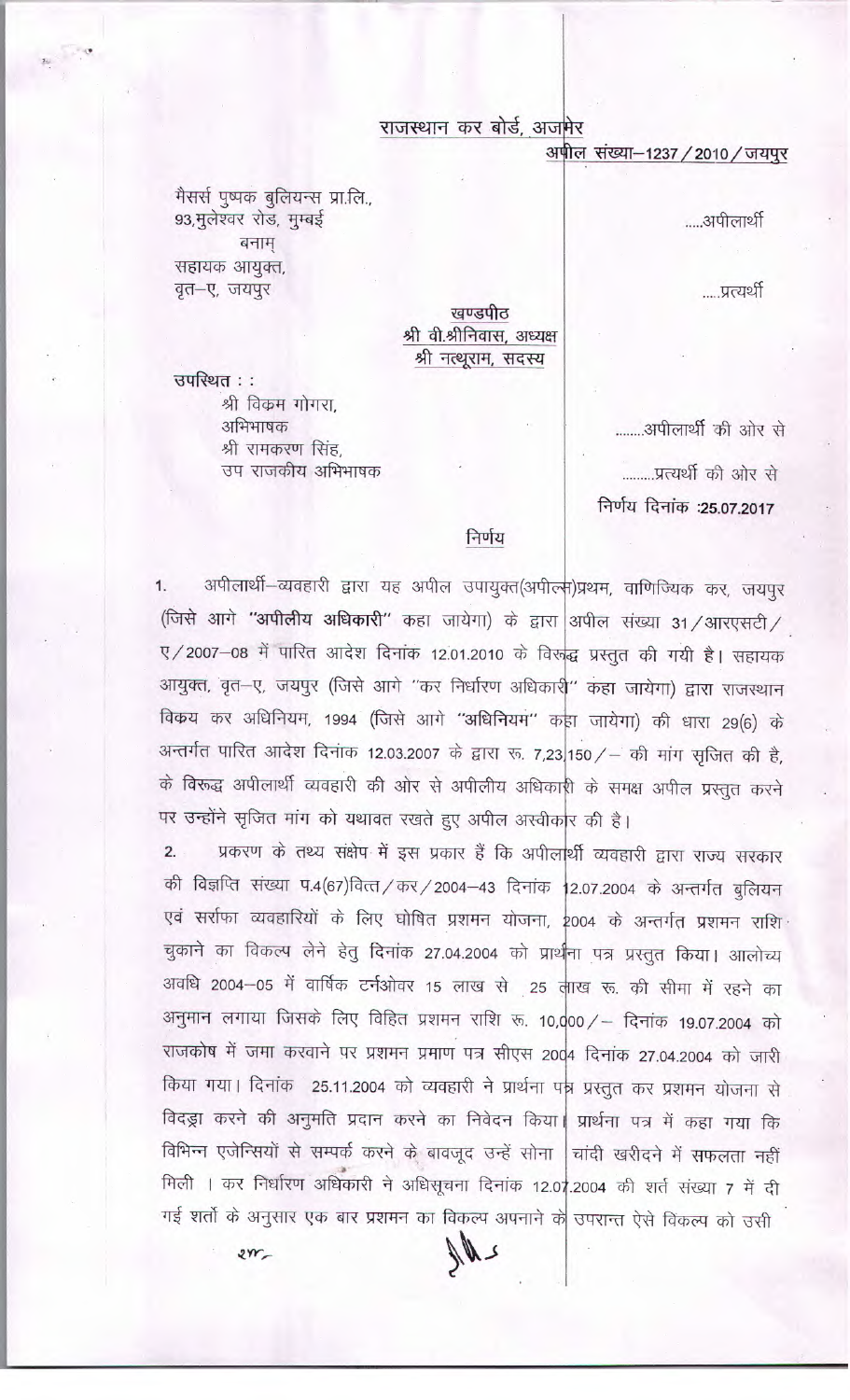### $-2$ -अपील संख्या 1237 / 2010 / जयपुर

वित्तीय वर्ष में वापस लेने के लिए अधिकृत नहीं होने के अाधार पर प्रार्थना पत्र स्वीकार नहीं करने हुए आलोच्य अवधि में राशि रू. 500589500 / -की सकल बिक्री के आधार पर वार्षिक प्रशमन राशि रू. 6,00,000/ – मानते हुए ब्याज राशि रू. 1,33,150/ – इस प्रकार कूल दायित्व 7,33,150 / - मानते हुए अग्रिम कर जमा राशि रू 10,000 / - कम करने पर शेष वसूली योग्य राशि रू.7,23,150 / - निर्णय दिनांक 13.03.2007 द्वारा निर्धारित की गई। व्यवहारी ने उक्त आदेश के विरूद्ध अपीलीय अधिकारी के समक्ष अपील प्रस्तुत करने पर अपीलीय अधिकारी ने अपने निर्णय दिनांक 12.01.2010 द्वारा अपील इस आधार पर खारिज की कि व्यवहारी द्वारा प्रशमन योजना का विकल्प अपनाने एवं कर निर्धारण अधिकारी द्वारा ऐसे विकल्प की स्वीकृति सूचक प्रमाण पत्र जारी करने के उपरान्त अपीलार्थी व्यवहारी योजना की समस्त शर्तो के लिए विधिक रूप से आबद्ध है तथा योजना के तहत प्रशमन राशि व समयावधि में जमा कराना उसका विधिक दायित्व है। अपीलीय अधिकारी के आदेश दिनांक 12.01.2010 से व्यथित होकर यह द्वितीय अपील अधिनियम की धारा 85 के अन्तर्गत माननीय कर बोर्ड के समक्ष व्यवहारी द्वारा प्रस्तुत की गई है|।

उभय पक्ष की बहस सुनी गयी।  $3.$ 

अपीलार्थी व्यवहारी की ओर से विद्वान अभिभाषक कथन किया गया कि गोल्ड  $4.$ बुलियन पर प्रथम बिन्दु पर ही कर देयता है। प्रथम विकेता पी ई सी लिमिटेड और एच डी एफ सी बैंक लिमिटेड के द्वारा प्रथम बिन्दु पर रजिस्टर्ड हीलर के तौर पर कर दिये जाने के कारण आगे अपीलार्थी पर कर आरोपित नहीं किया जा सकता। कर निर्धारण अधिकारी ने इस बिन्दु पर विचार किये बिना ही निर्णय पारित किया है तथा अपीलीय अधिकारी ने इस बिन्दु पर कोई ध्यान नही दिया है। विद्वान अभिभाषक अपीलार्थी की ओर से आयुक्त, वाणिज्यिक कर विभाग द्वारा अधिनियम की धारा 40 के अन्तर्गत द्वारका ज्वैलर्स, जोधपुर में पारित आदेश दिनांक 14.11.2006 का उल्लेख करते हुए कथन किया कि अधिनियम की धारा 2(42) के अन्तर्गत प्रथम बिन्दु पर ही कर आरोपित किया जा सकता। राजस्थान विक्रय कर नियम, 1995 के नियम 15 के अन्तर्गत बुलियन पर प्रथम बिन्दु पर कर देयता है जिससे अपीलार्थी पर कोई कर निर्धारित नहीं किया जा सकता । अतः अपील स्वीकार की जाकर दोनों अधीनस्थ न्यायालयों के निर्णयों को अपास्त किया जावे।

विद्वान उप राजकीय अभिभाषक ने कथन किया कि अधिसूचना दिनांक 12.07.2004 5. के अन्तर्गत अपीलार्थी व्यवहारी ने स्वेच्छा से विकल्प के रूप में प्रशमन योजना का विकल्प लिया गया है तथा इस योजना के अन्तर्गत शर्त संख्या 7.4 के अनुसार पुनः विदड़ा नहीं कर सकता। उन्होंने यह भी कथन किया कि जहां तक बुलियन पर प्रथम बिन्दु पर कर देयता का बिन्दु है इसका प्रभाव प्रशमन योजना के सम्बन्ध में नहीं माना जा सकता है क्योंकि व्यवहारी ने स्वेच्छा से इस योजना के अपनाने के कारण यह बिन्दु गौण है कि

em

 $80 -$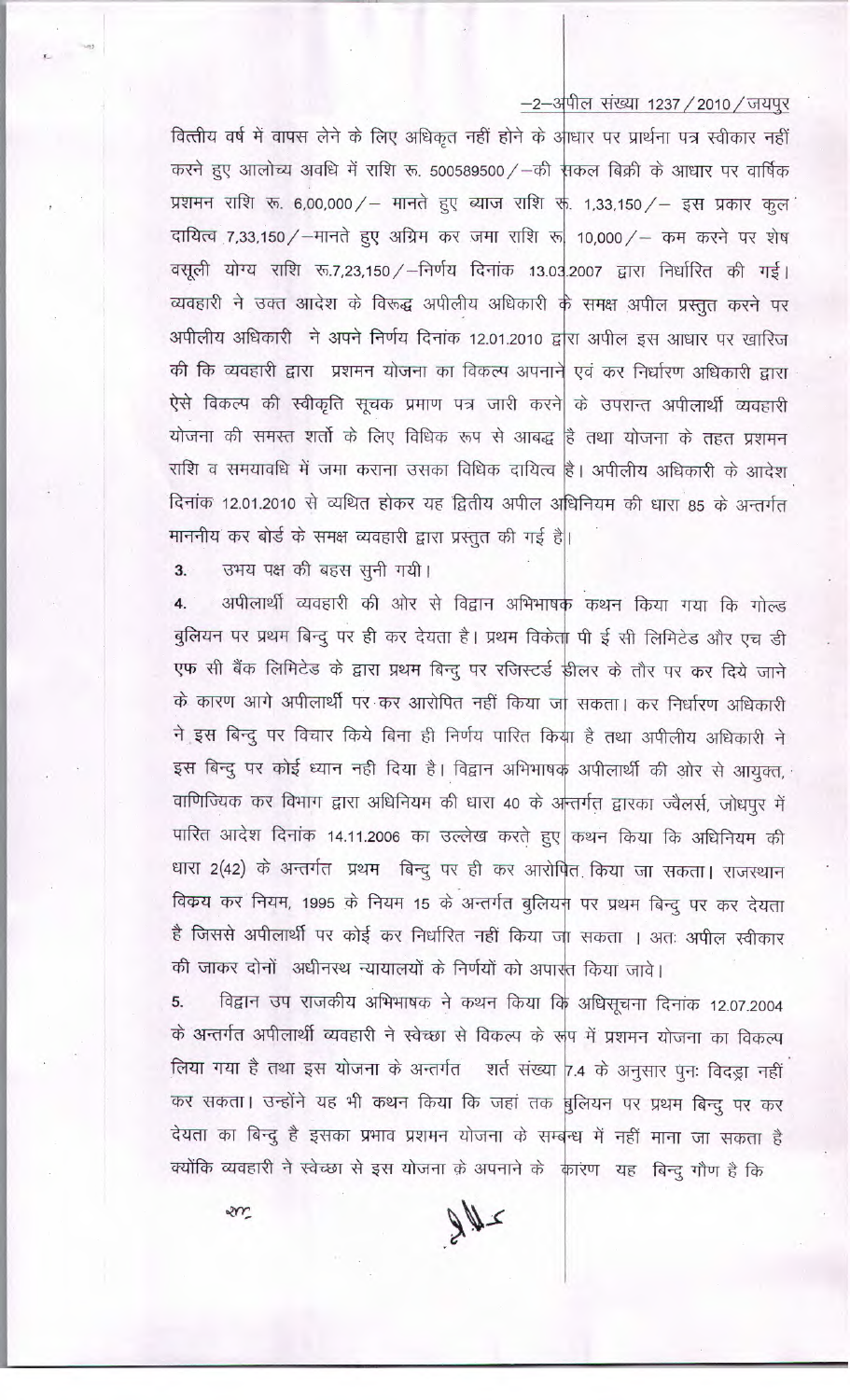-3-अपील संख्या 1237 / 2010 / जयपूर

अपीलार्थी इसके पश्चात कहा से माल खरीदता है । अधीनस्थ न्यायालयों के निर्णय विधि-सम्मत है। अतः अपीलार्थी व्यवहारी की अपील खारिज की जावे।

हमने पत्रावली का अवलोकन किया, उपलब्ध रिकार्ड एवं विधिक प्रावधानों का  $6.$ परिशीलन किया। विचाराधीन प्रकरण में व्यवहारी द्वारा प्रार्थना पत्र दिनांक 27.07.2004 द्वारा प्रशमन योजना का विकल्प लिया गया है तथा प्रार्थना पत्र दिनांक 25.11.2004 के द्वारा इसे विदड़ा करने की अनुमति चाही है। वित्त विभाग की अधिसूचना दिनांक 12.07.2004 का बिन्दु संख्या 5.1 निम्न प्रकार है :-

"A registered dealer opting for this scheme shall submit an application on a plain paper, to his assessing authority within thirty days of the commencement of the year stating therein the name, address, status, registration number, gross annual turnover of immediately preceding year, paid in the immediately preceding year and such other information as may be relevant for the implementation of this scheme. However, for the year 2004-2005, such application may be submitted within thirty days of the date of publication of this notification."

उपरोक्त प्रावधानों से यह स्पष्ट है कि यह प्रावधान वैकल्पिक है तथा व्यवहारी ने विकल्प के रूप में इस प्रावधान के रूप में प्रशमन का विकल्प लिया है। उपरोक्त अधिसूचना का बिन्दु संख्या 7.4 निम्न प्रकार है:--

"Once the dealer has exercised his option for the Composition Scheme, the dealer during the composition period shall not be entitled to opt out of the scheme for a part of a financial year. If any dealer wishes to opt out of the scheme in the subsequent years, he shall have to inform the assessing authority of his intention of doing so 30 days prior to the Ist day of April of such subsequent financial year."

इस प्रावधान से यह स्पष्ट है कि एक बार प्रशमन का विकल्प ले लिया है तो उसी वित्तीय वर्षा में विदड़ा नहीं कर सकता है।

अपीलार्थी द्वारा अपील में लिये गये इस बिन्दु पर विचार किया जाता है कि अधिनियम  $\overline{7}$ . के अन्तर्गत गोल्ड बुलियन पर प्रथम बिन्दू पर कर देयता है, तथा अपीलार्थी द्वारा प्रथम विकेता पी ई सी लिमिटेड तथा एच डी एफ सी बैंक लिमिटेड से माल कय किया गया है जो कि दोनों ही रजिस्टर्ड डीलर है तथा जिन्होंने प्रथम बिन्दु पर कर दिया है जिससे अपीलार्थी की कोई कर देयता नहीं बनती है।

यह सही है कि अधिनियम के अन्तर्गत प्रथम बिन्दु पूर कर देयता नही बनती है तथा प्रथम बिन्दु पर कर दे दिया जाता है तो आगे पुनः कर देयता नहीं बनती है परन्तु अपीलार्थी ने स्वेच्छा से प्रशमन का विकल्प लिया है तो उस पर यह सिद्धान्त लागू नहीं होता है। यदि अपीलार्थी द्वारा प्रशमन का विकल्प नहीं लिया गया होता तो अपीलार्थी द्वारा ऐसे विक्रेता से माल कय किया जाता जिसमें प्रथम बिन्दु पर कर दे दिया गया है तो

 $2r$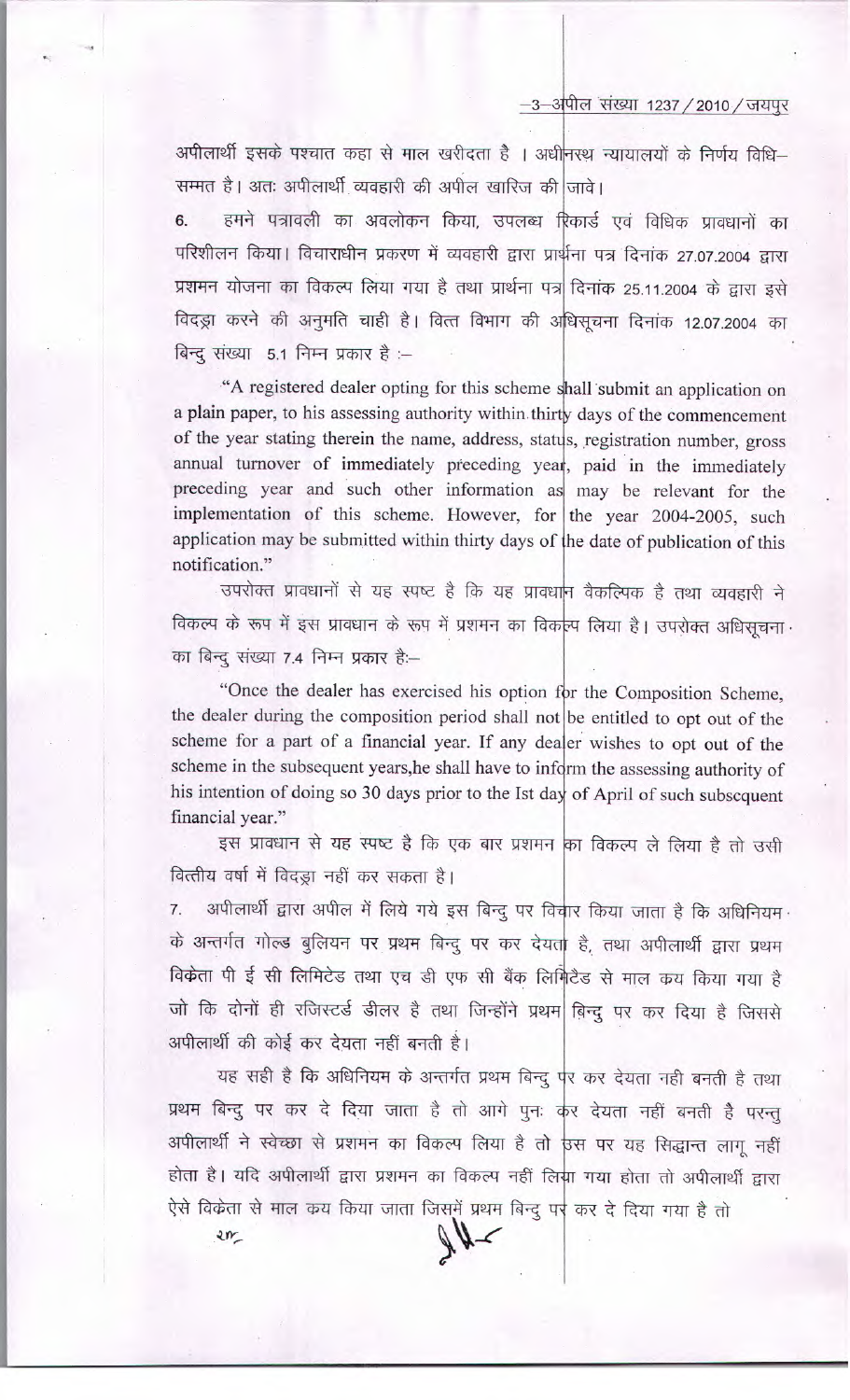## —4—अपील संख्या 1237 / 2010 / जयपुर

अपीलार्थी पर कोई कर देयता नहीं मानी जा सकती थी । इस प्रकार इस प्रकरण में अपीलार्थी द्वारा स्वेच्छा से प्रशमन का विकल्प लेने के कारण यह आधार स्वीकार योग्य नहीं  $\frac{4}{5}$ 

ंबहस के समय विद्वान अभिभाषक अपीलार्थी की ओर से यह कथन किया गया कि 8. अधिनियम की धारा 40 के अन्तर्गत आयुक्त द्वारा डिटरमिनेशन आदेश दिनांक 4.1.1.2006 में भी यही कहा गया है कि किसी माल पर प्रथम बिन्दु पर कर चुकाने के पश्चात उत्तरोत्तर विकय कर योग्य नहीं होगा, से भी यह स्पष्ट है कि अपीलार्थी की कर देयता नहीं बनती है।

विद्वान आयुक्त महोदय के समक्ष डिटरमिनेशन हेतु यह प्रश्न था कि :-

"व्यवहारी की ओर से राजस्थान विकय कर अधिनियम, 1994 (जिसे बाद में अधिनियम कहा जायेगा) की धारा 40 के तहत प्रार्थना पत्र प्रस्तुत कर निवेदन किया है कि. उनके द्वारा मैसर्स किरन ज्वैलर्स, जयपुर के बिल नम्बर 1620 दिनांक 20.07.2004 द्वारा स्वर्ण बुलियन कय किया है विकेता व्यापारी अधिनियम के भन्तर्गत जारी कम्पोजीशन स्कीम फॉर बुलियन एण्ड सर्राफा डीलर, 1999 के तहत एक मुश्त कर जमा करवाता है और प्रार्थी द्वितीय व्यवसायी है क्या उन्हें कर चुका माल के रूप में लाभ मिलेगा।"

विद्वान आयुक्त महोदय ने इस सम्बन्ध में निर्णय पारित किया है :-

"उक्त प्रावधान से स्पष्ट है कि किसी माल पर प्रथम बिन्दु पर कर चुकाने के पश्चात उतरोतर बिक्री कर योग्य नहीं होगी। इस संबंध में माननीय राजस्थान उच्च न्यायालय ने साईकिल हाट ऑफ जयपुर बनाम बोर्ड ऑफ रेवेन्यु(1979) 44 एस.टी.सी. 401 के निर्णय में यह अभिनिर्धारित किया है कि निर्माता द्वार उत्पादित माल प्रथम बिक्री के समय यदि कर मुक्त है तो आगामी विक्रय बिन्दुओं पर किर का दायित्व नहीं बनता है। विचाराधीन प्रकरण में प्रार्थी द्वारा कम्पोजिशन स्कीम के अन्तर्गत आने वाले व्यवसायी से क्रय किया गया स्वर्ण बुलियन कर योग्य नहीं है, इसे कर चुका माना जावेगा।"

. उपरोक्त डिटरमिनेशन आदेश से स्पष्ट है कि यदिं किसी माल पर प्रथम बिन्दु कर चुका दिया जाता है तो आगामी विक्रेता पर कर देयता नहीं बनती है परन्तु इस डिटरमिनेशन आदेश में आगामी विकेता द्वारा ऐसी कम्पोजीशन विकल्प लिये जाने का उल्लेख नहीं है जबकि इस प्रकरण में आगामी विकेता अपीलार्थी व्यवहारी द्वारा कम्पोजीशन विकल्प के रूप में लिया हुआ है। अपीलार्थी ने एक बार कम्पोजीशन का विकल्प ले लिया है इसलिए इस प्रकरण में यह डिटरमिनेशन आदेश लागू नहीं होता है। साथ ही इस आदेश के प्रकाश में भी अपीलार्थी व्यवहारी को कोई सहायता नहीं मिलती है क्योंकि जैसा कि पैरा 6, 7 में स्पष्ट किया जा चुका है कि यह विवाद का बिन्दु नहीं है कि गोल्ड बुलियन प्रथम विकय पर चुकता होने के बाद पश्चातवर्ती विक्रय पर कोई कर दियता बनती है या नहीं, बल्कि स्पष्ट है कि कर देयता नहीं बनती परन्तु मुख्य बिन्दु यह है कि एक बार प्रशमन विकल्प लेने पर उसे वित्तीय वर्ष के बीच विद–ड्रा नहीं किया जा सकता क्योंकि प्रशमन का विकल्प कर प्रणाली की अन्य औपचारिकताओं के बदले में लिया जाता है ताकि सर्वे, लेखा

 $2n-$